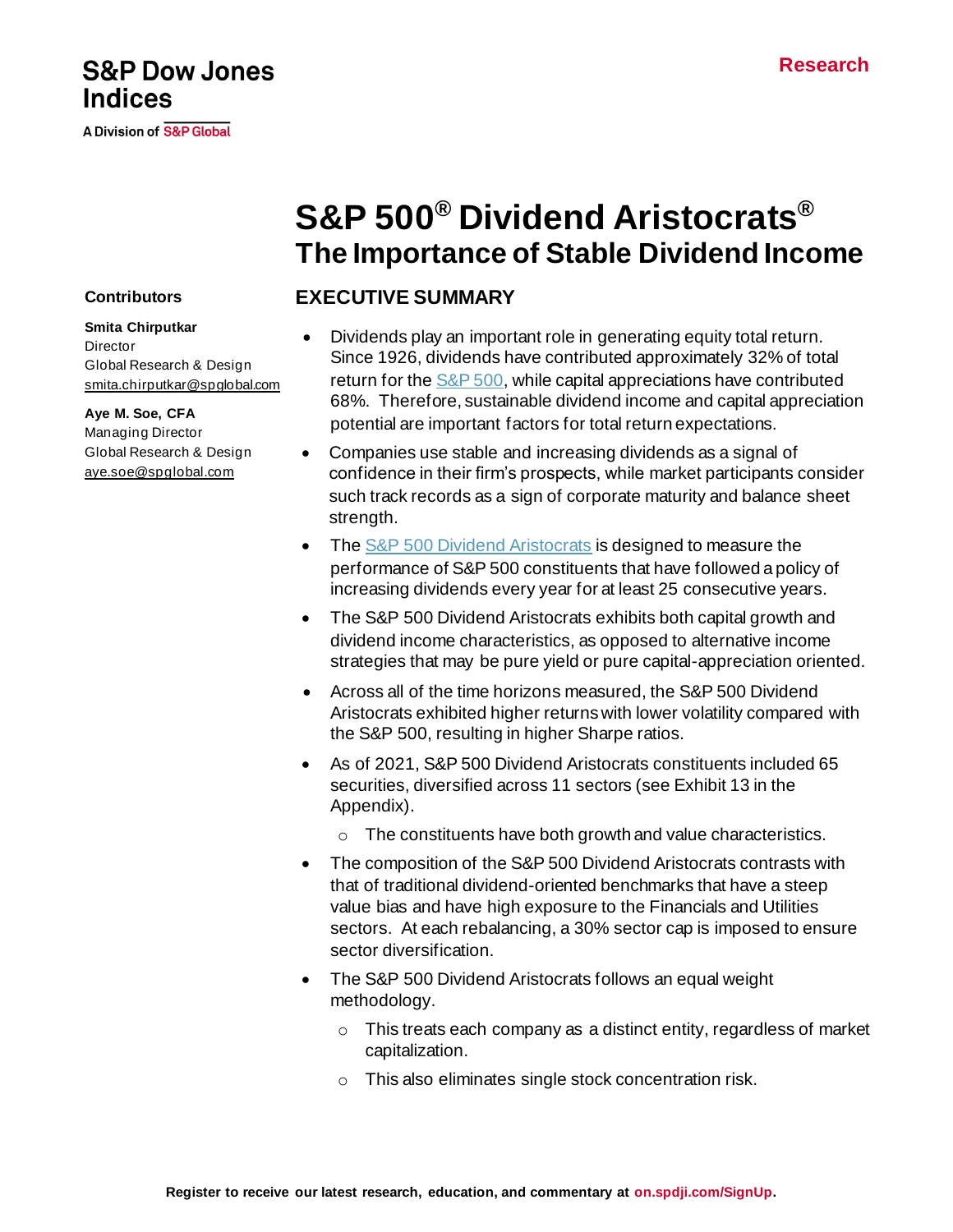*Dividends have interested market participants and theorists since the origins of modern financial theory.*

*Dividend yield is a compensated risk factor and has historically earned excess returns over a market-cap-weighted benchmark.*

*In this paper, we show that dividend yield is an important component of total return.*

## **INTRODUCTION**

Dividends have interested market participants and theorists since the origins of modern financial theory. As such, many researchers have investigated the various topics related to dividends and dividend-paying firms. Previous studies by S&P Dow Jones Indices have shown that over a long-term investment horizon, dividend-paying constituents of the S&P 500 have outperformed the non-payers of dividends and the overall broad market on a risk-adjusted basis. 1

In recent years, the increasing amount of academic and practitioner research demonstrates that dividend yield is a compensated risk factor and has historically earned excess returns over a market-cap-weighted benchmark. When combined with other factors such as volatility, quality, momentum, value, and size, dividend yield strategies can potentially offer exposure to systematic sources of return.

In this paper, we show that dividend yield is an important component of total return. We also highlight pertinent characteristics of the S&P 500 Dividend Aristocrats, an index that seeks to measure the performance of the S&P 500 constituents that have increased their dividend payouts for 25 consecutive years. We show that the S&P 500 Dividend Aristocrats possesses desirable risk/return characteristics, offering higher risk-adjusted returns and downside protection than the broad-based benchmark. In addition, our analysis shows that the S&P 500 Dividend Aristocrats is sector diversified and displays growth and value characteristics.

# **IMPORTANCE OF DIVIDENDS**

## **Dividends Contribute to 32% of Long-Term Total Return from Equity**

Historically, dividends have contributed approximately 32% of total return for the S&P 500. Exhibit 1 shows the contribution of dividends to the average monthly total return of the S&P 500 throughout several decades. 1 From 1926 to June 2021, dividend income constituted 32% of the monthly total return of the S&P 500, with the remaining portion coming from capital appreciation. In some decades, such as the 1940s and 1970s, dividend income accounted for more than one-half of total return, whereas during the 1990s, dividends accounted for as little as 14%. Exhibit 1 excludes dividend income during the 2000s, during which it comprised about 68% of total return.

<sup>1</sup> Soe, Aye, "<u>Dividend Investing and a Look Inside the S&P Dow Jones Dividend Indices</u>," September 2013, S&P Dow Jones Indices.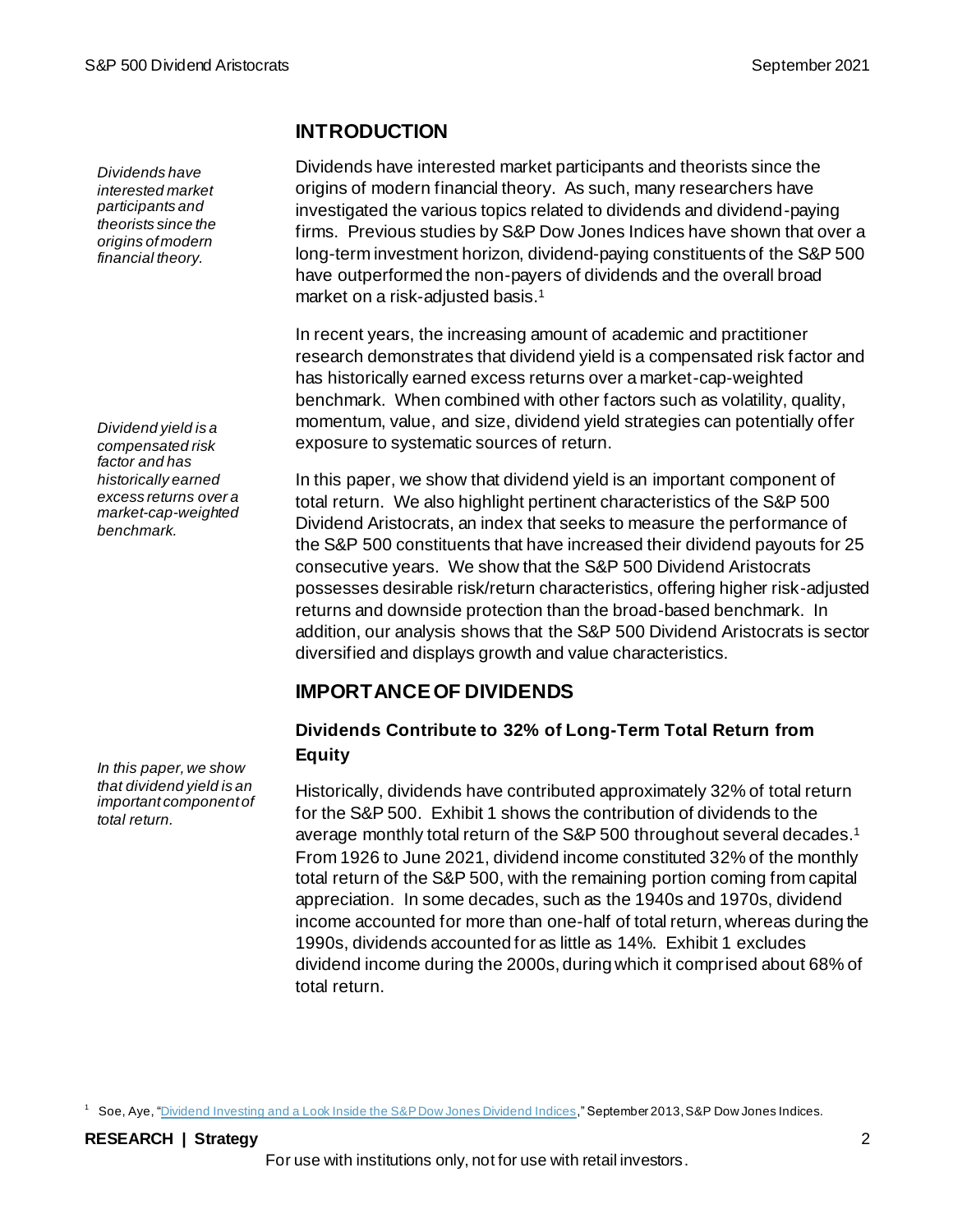*In some decades, dividend income accounted for more than one-half of total return.*



**Exhibit 1: Dividend Income as a Percent of Monthly Total Return of the S&P 500<sup>2</sup>**

Source: S&P Dow Jones Indices LLC. Data from April 1926 to June 2021. Past performance is no guarantee of future results. Chart is provided for illustrative purposes.

## **Compounding Effect of Dividend Income**

Another important aspect of dividends can be observed through the effect of compounding, as illustrated in Exhibits 2 and 3. Excluding dividends, a USD 1 investment made using the S&P 500 on Jan. 1, 1930, would have grown to USD 197 by the end of June 2021. During the same period, a USD 1 investment with dividends reinvested would have yielded USD 6,430.

Exhibit 3 plots this compounding effect for the S&P 500 over several time horizons. The plotted figures are averages for every continuous horizon, based on monthly data for the 50-year period ending June 30, 2021. It can be observed that the compounding effect increases as the time horizon lengthens, exhibiting a positive relationship between the two. For example, the annualized difference between the price return and the total return of the S&P 500 over every 10-year horizon, on average, amounts to nearly 78%.

#### **Exhibit 2: S&P 500 Cumulative Growth of USD 1**



USD. Data from January 1930 to June 2021. Past performance is no guarantee of future results. Chart is provided for illustrative purposes.

 $^2$  The S&P 500 did not actually have 500 stocks prior to 1957, and it was known as the S&P Composite Index. However, for simplicity's sake, we use the term "S&P 500" throughout this paper.

#### **RESEARCH | Strategy** 3

For use with institutions only, not for use with retail investors.

*A USD 1 investment in 1930 with dividends reinvested would have yielded USD 6,430 by the end of June 2021.*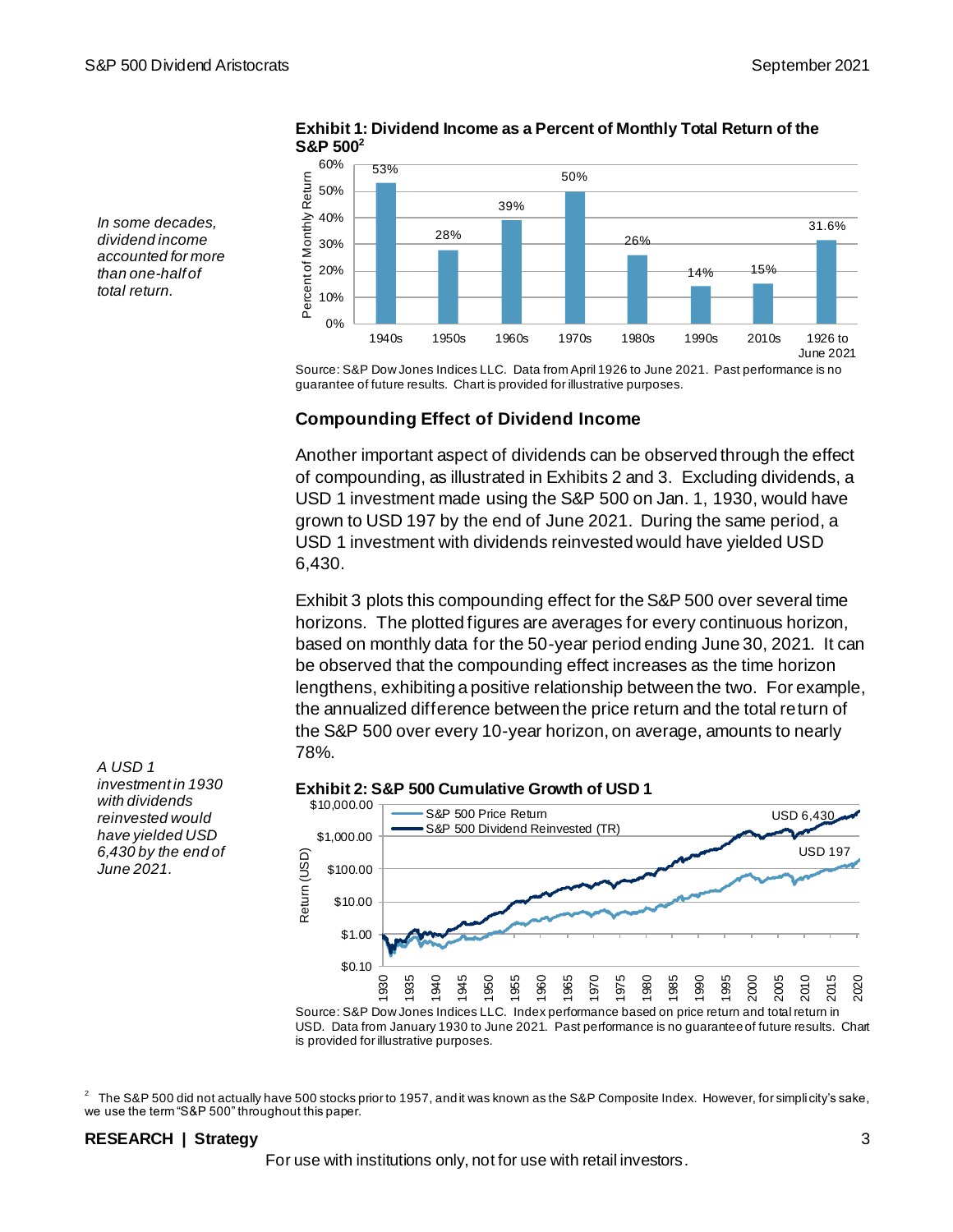*As the time horizon lengthens, the compounding effect increases.* 

*The annualized difference between the price return and the total return of the S&P 500 over every 10-year horizon amounts to nearly 78%.*

*Dividend growth has been intricately linked to equity valuation since the late 1930s.*

*Managers use stable and increasing dividends as a signal of their confidence in a firm's prospects.*

#### **Exhibit 3: Compounding Effect**



Source: S&P Dow Jones Indices LLC. Data from June 1971 to June 2021. Index performance based on price return and total return in USD. Past performance is no guarantee of future results. Chart is provided for illustrative purposes.

## **THE S&P 500 DIVIDEND ARISTOCRATS**

Dividend growth has been intricately linked to equity valuation since John Burr Williams' Dividend Discount Model of the late 1930s. As noted, managers use stable and increasing dividends as a signal of their confidence in a firm's prospects. S&P Dow Jones Indices has been identifying stocks with a long history of consistent dividend increases (which it terms "dividend aristocrats") since the early 1970s. The S&P 500 Dividend Aristocrats is designed to measure stocks with a long track record of dividend growth. To be eligible, securities must meet the following criteria.

1. Be members of the S&P 500.

2. Have increased dividends for at least 25 consecutive years.

Constituents are equal weighted and re-weighted on a quarterly basis.

## **Sector Diversification**

As of 2021, the S&P 500 Dividend Aristocrats constituents consisted of 65 securities, diversified across 11 sectors. Unlike many dividend-yield strategies, which tend to be concentrated in the Financials and Utilities sectors to achieve high yield, the S&P 500 Dividend Aristocrats is well diversified without any sector weighing more than 30% at the time of rebalance.<sup>3</sup> Exhibit 4 illustrates the sector diversification of the S&P 500 Dividend Aristocrats as of June 30, 2021.

<sup>3</sup> For further information about the rebalancing of the S&P Dividend Aristocrats, please see th[e S&P 500 Dividend Aristocrats Methodology](https://www.spglobal.com/spdji/en/documents/methodologies/methodology-sp-500-dividend-aristocrats.pdf?utm_source=pdf_research).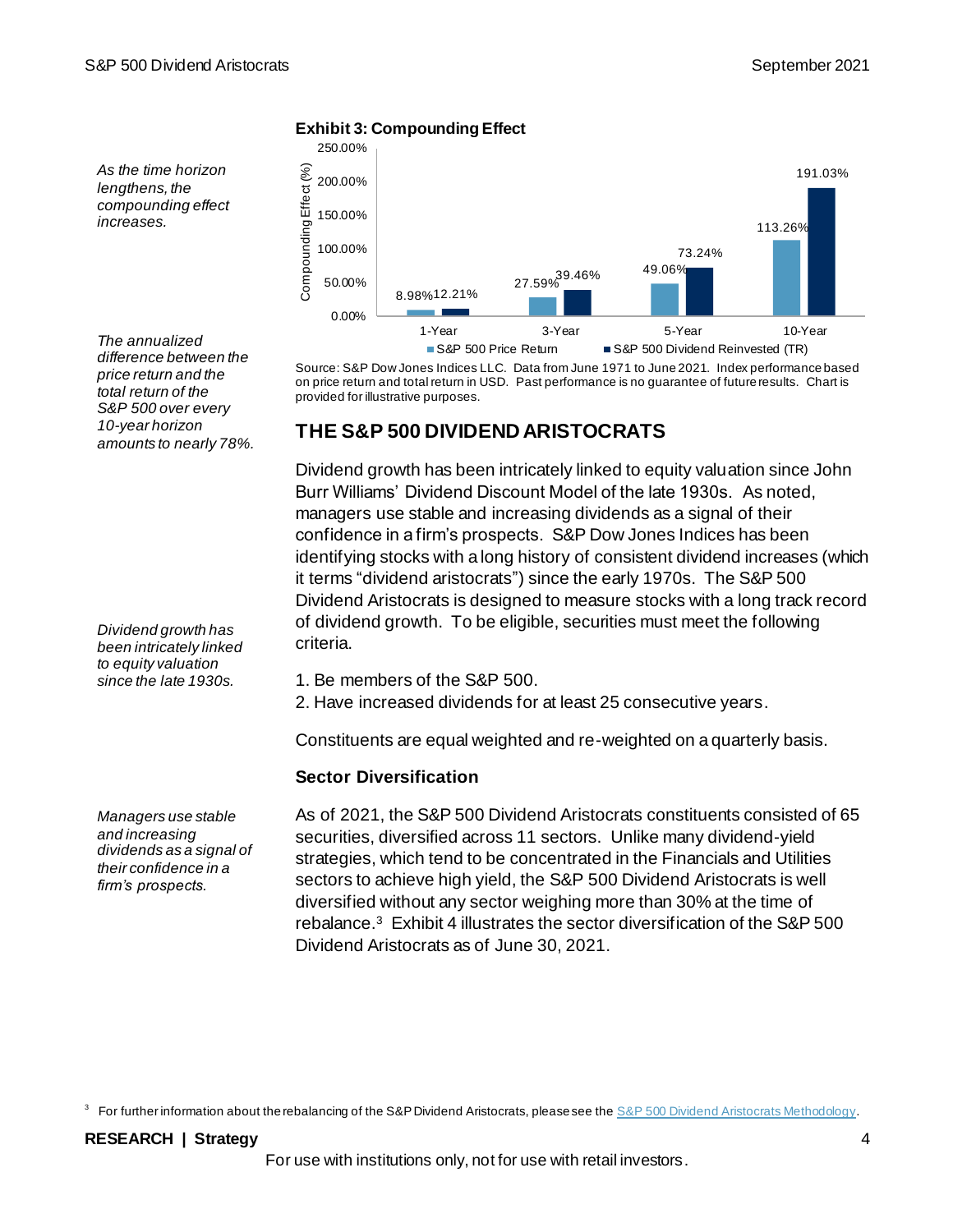

## **Exhibit 4: Sector Diversification of the S&P 500 Dividend Aristocrats**

*The S&P 500 Dividend Aristocrats is well diversified without any sector weighing more than 30% at the time of rebalance.*

> Source: S&P Dow Jones Indices LLC. Data as of June 30, 2021. Chart is provided for illustrative purposes.

As companies across sectors can exhibit a long track record of consistent dividend growth, the S&P 500 Dividend Aristocrats has drawn its constituents from a broad range of sectors throughout its history. Exhibit 5 charts the sector composition of the S&P 500 Dividend Aristocrats from December 2005 to December 2020.





*The S&P 500 Dividend Aristocrats has drawn its constituents from a broad range of sectors throughout its history.*

for illustrative purposes.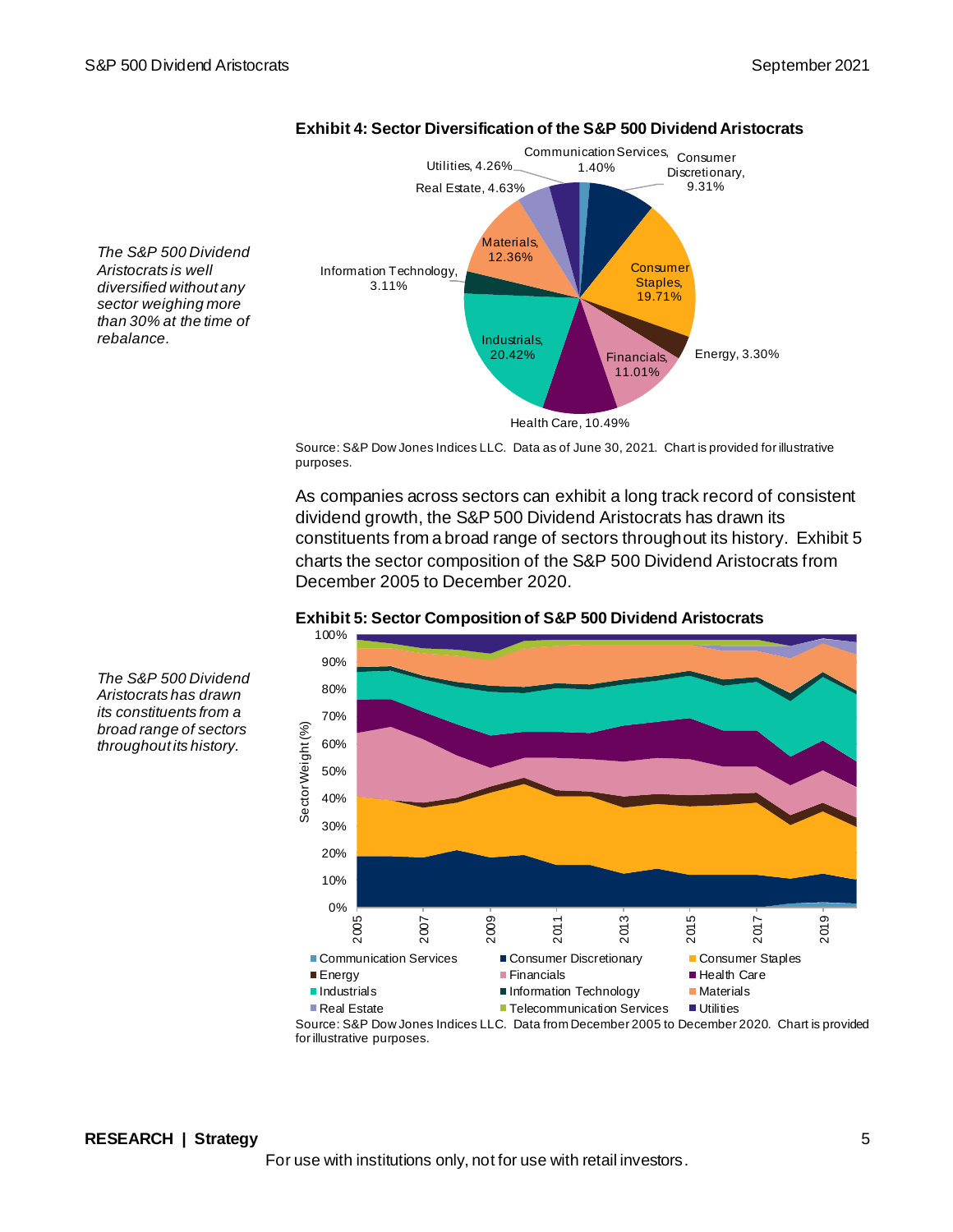*Traditionally, incomeseeking strategies tend to have heavy value characteristics…*

## **The S&P 500 Dividend Aristocrats Has Growth and Value Characteristics**

Traditionally, income-seeking strategies tend to have heavy value characteristics, as market participants tend to seek securities with high dividend yield and lower price multiples. The S&P 500 Dividend Aristocrats, on the other hand, exhibits both growth and value characteristics without any persistent heavy tilt toward a single style. Exhibit 6 illustrates the style breakdown of the index composition since 1999. On average, the index has 57.55% exposure to value and 42.44% exposure to growth.

**Exhibit 6: The Growth<sup>4</sup> and Value<sup>5</sup> Characteristics of the S&P 500 Dividend Aristocrats from 1999 to 2020**



*…however, on average, the S&P 500 Dividend Aristocrats has 57.55% exposure to value and 42.44% exposure to growth.*

Weight of Growth Stocks  $\Box$  Weight of Value Stocks

Source: S&P Dow Jones Indices LLC. Growth and value characteristics based on the style weights for the S&P Global BMI Americas from year-end 1999 to December 2020. Past performance is no guarantee of future results. Chart is provided for illustrative purposes and reflects hypothetical historical performance. Please see the Performance Disclosure at the end of this document for more information regarding the inherent limitations associated with back-tested performance.

4 The growth score is computed using the following three factors: 1) The three-year change in earnings per share over price per share; 2) The three-year sales per share growth rate; 3) Momentum (12-month percent of price change). The growth score for each company is computed as the average of the standardized values of the three growth factors.

5 The value score is computed using the following three factors: 1) Price/book ratio; 2) Price/earnings ratio; 3)Price/sales ratio. The value score for each company is computed as the average of the standardized values of the three value factors.

## **RESEARCH | Strategy** 6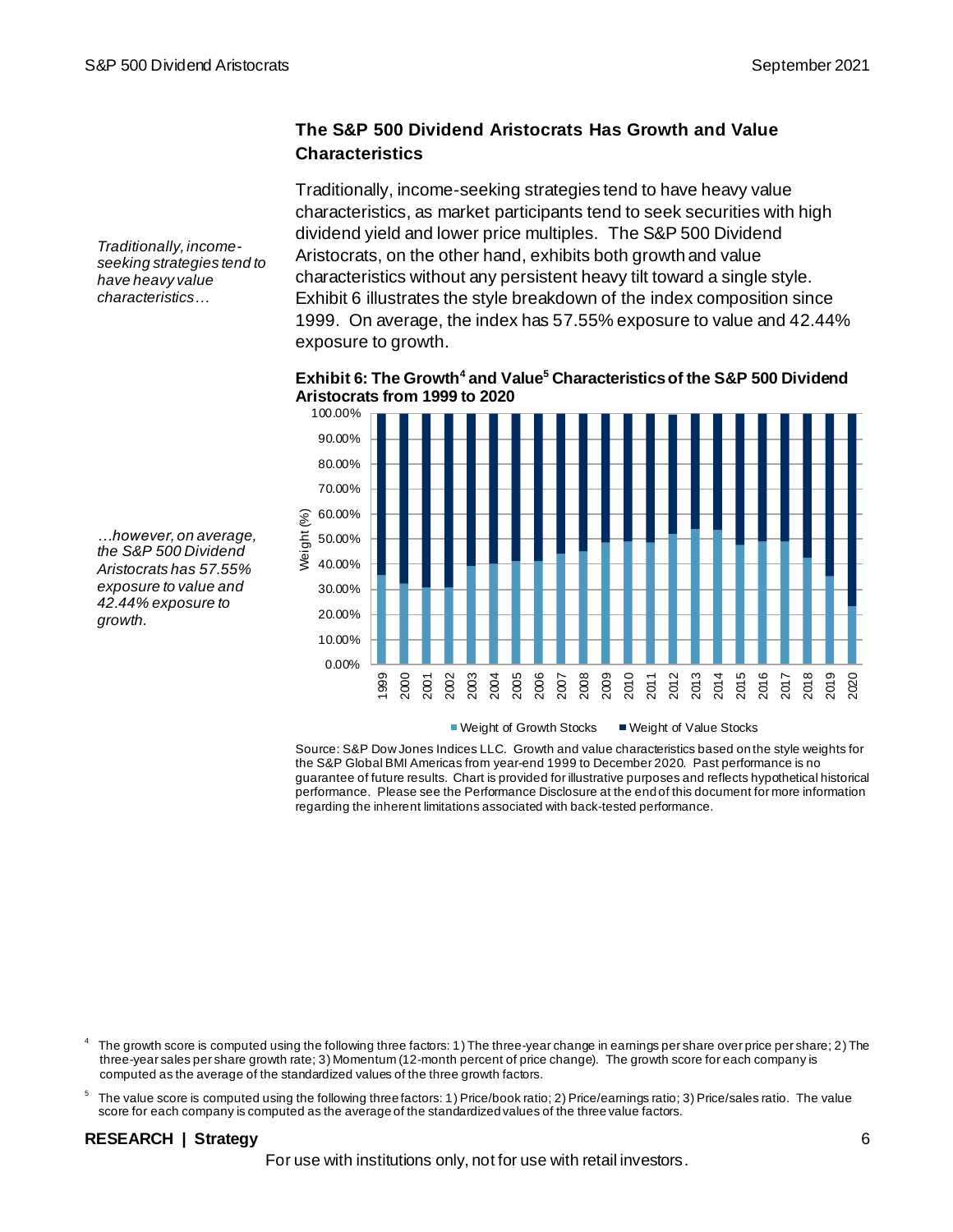## **Current and Historical Yield**

The ability to increase dividends for 25 consecutive years does not come at the expense of lower yield. The S&P 500 Dividend Aristocrats has consistently delivered higher yields than its benchmark, the S&P 500, with yields in the range of 2.1%-2.9% over the 24-year period, as shown in Exhibit 7. The average yield of the index was 2.5%, while that of the S&P 500 was 1.8%.

*The ability to increase dividends for 25 consecutive years does not come at the expense of lower yield.*

*The index has consistently delivered higher yields than its benchmark.* 





Source: S&P Dow Jones Indices LLC. Data from January 1998 to January 2021. Past performance is no guarantee of future results. Chart is provided for illustrative purposes and reflects hypothetical historical performance. Please see the Performance Disclosure at the end of this docu ment for more information regarding the inherent limitations associated with back-tested performance.

#### *The average yield of the S&P 500 Dividend Aristocrats was 2.5%, while that of the S&P 500 was 1.8%.*

#### **Exhibit 8: Current Yields**



Source: S&P Dow Jones Indices LLC. Data as of June 30, 2021. Past performance is no guarantee of future results. Chart is provided for illustrative purposes.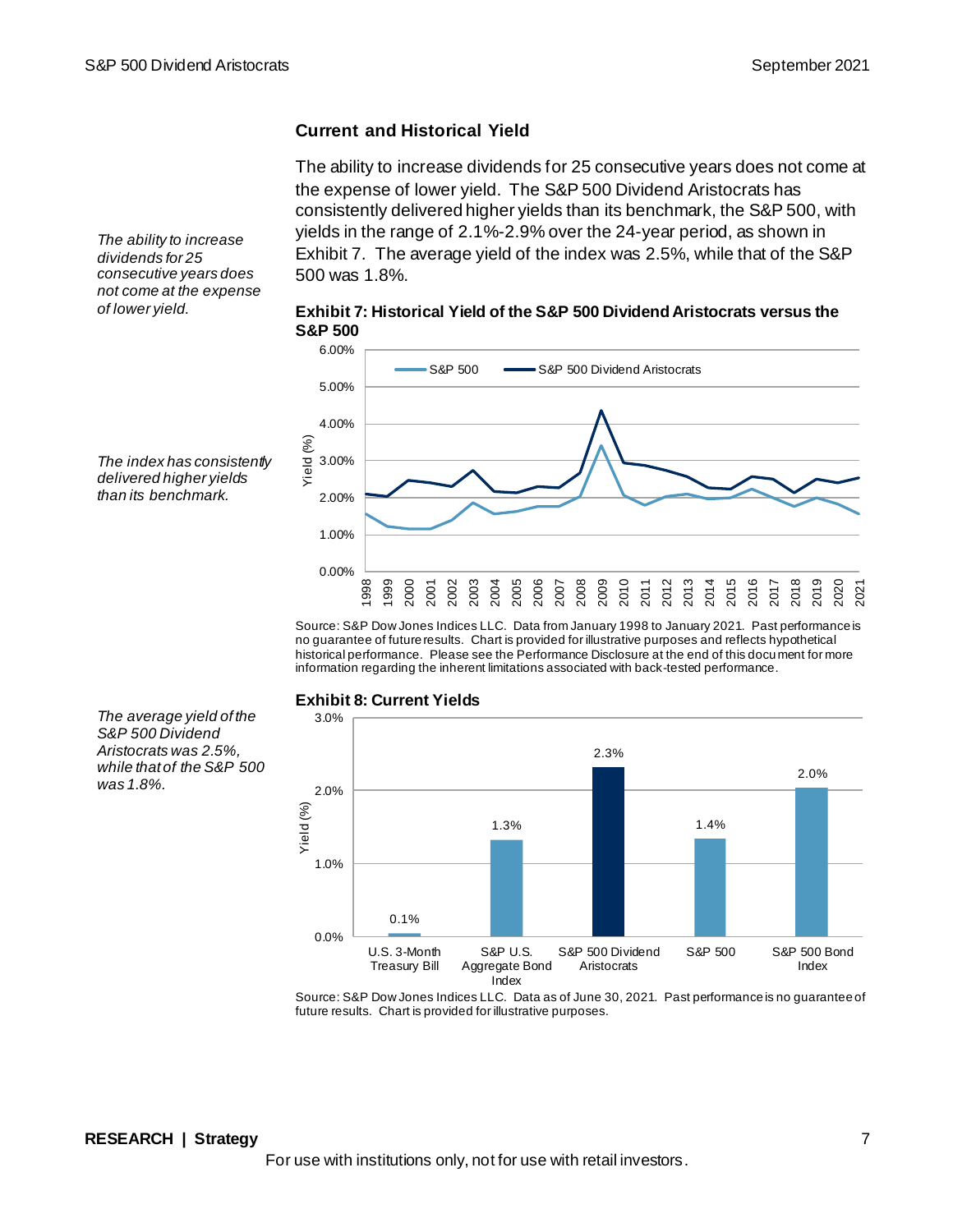### **Risk/Return Profile of the S&P 500 Dividend Aristocrats**

Historically, the S&P 500 Dividend Aristocrats has outperformed the S&P 500 with lower volatility, as shown by higher Sharpe ratios, regardless of the time horizon being measured. Exhibit 9 compares the performance characteristics of the S&P 500 Dividend Aristocrats against those of the S&P 500. Exhibit 10 plots the historical annual performance of the S&P 500 Dividend Aristocrats against the S&P 500.

The ability of the S&P 500 Dividend Aristocrats to provide downside protection can be seen in the upside and downside capture ratios. The S&P 500 Dividend Aristocrats has outperformed the S&P 500 69.29% of the time in down months and 43.43% of the time in up months. It should also be noted that the S&P 500 Dividend Aristocrats had a lower drawdown level compared with the benchmark index.

| Exhibit 9a: Average Outperformance over the S&P 500     |                                         |  |
|---------------------------------------------------------|-----------------------------------------|--|
| <b>AVERAGE MONTHLY OUTPERFORMANCE</b><br><b>HISTORY</b> | <b>S&amp;P 500 DIVIDEND ARISTOCRATS</b> |  |
| All Months (%)                                          | 52.12                                   |  |
| Up Months $^{6}$ (%)                                    | 43.43                                   |  |
| Down Months <sup>7</sup> $(%)$                          | 69.29                                   |  |

Source: S&P Dow Jones Indices LLC. Data from Jan. 31, 1990,to June 30, 2021. Index performance based on total return in USD. Past performance is no guarantee of future results. Table is provided for illustrative purposes and reflects hypothetical historical performance. Please see the Performance Disclosure at the end of this document for more information regarding the inherent limitations associated with back-tested performance.

Further, the S&P 500 Dividend Aristocrats provided an average excess return of 1.05% in down months over the broad-based benchmark. We have observed that the S&P 500 Dividend Aristocrats had a market beta of 0.8 in the analysis period from Jan. 31, 1990, to June 30, 2021.

| Exhibit 9b: Average Excess Return over the S&P 500 |                                         |  |
|----------------------------------------------------|-----------------------------------------|--|
| AVERAGE EXCESS MONTHLY RETURN HISTORY              | <b>S&amp;P 500 DIVIDEND ARISTOCRATS</b> |  |
| All Months (%)                                     | 0.12                                    |  |
| Up Months $(\%)$                                   | $-0.36$                                 |  |
| Down Months (%)                                    | 1.05                                    |  |

Source: S&P Dow Jones Indices LLC. Data from Jan. 31, 1990,to June 30, 2021. Index performance based on total return in USD. Past performance is no guarantee of future results. Table is provided for illustrative purposes and reflects hypothetical historical performance. Please see the Performance Disclosure at the end of this document for more information regarding the inherent limitations associated with back-tested performance.

 $^6$  The up month is defined as a month when the return of the S&P 500 was positive.

 $7$  The down month is defined as a month when the return of the S&P 500 was negative.

#### **RESEARCH | Strategy** 8

For use with institutions only, not for use with retail investors.

*The S&P 500 Dividend Aristocrats has outperformed the S&P 500 69.29% of the time in down months and 43.43% of the time in up months.*

*The S&P 500 Dividend Aristocrats provided an average excess return of 1.05% in down months over the broadbased benchmark.*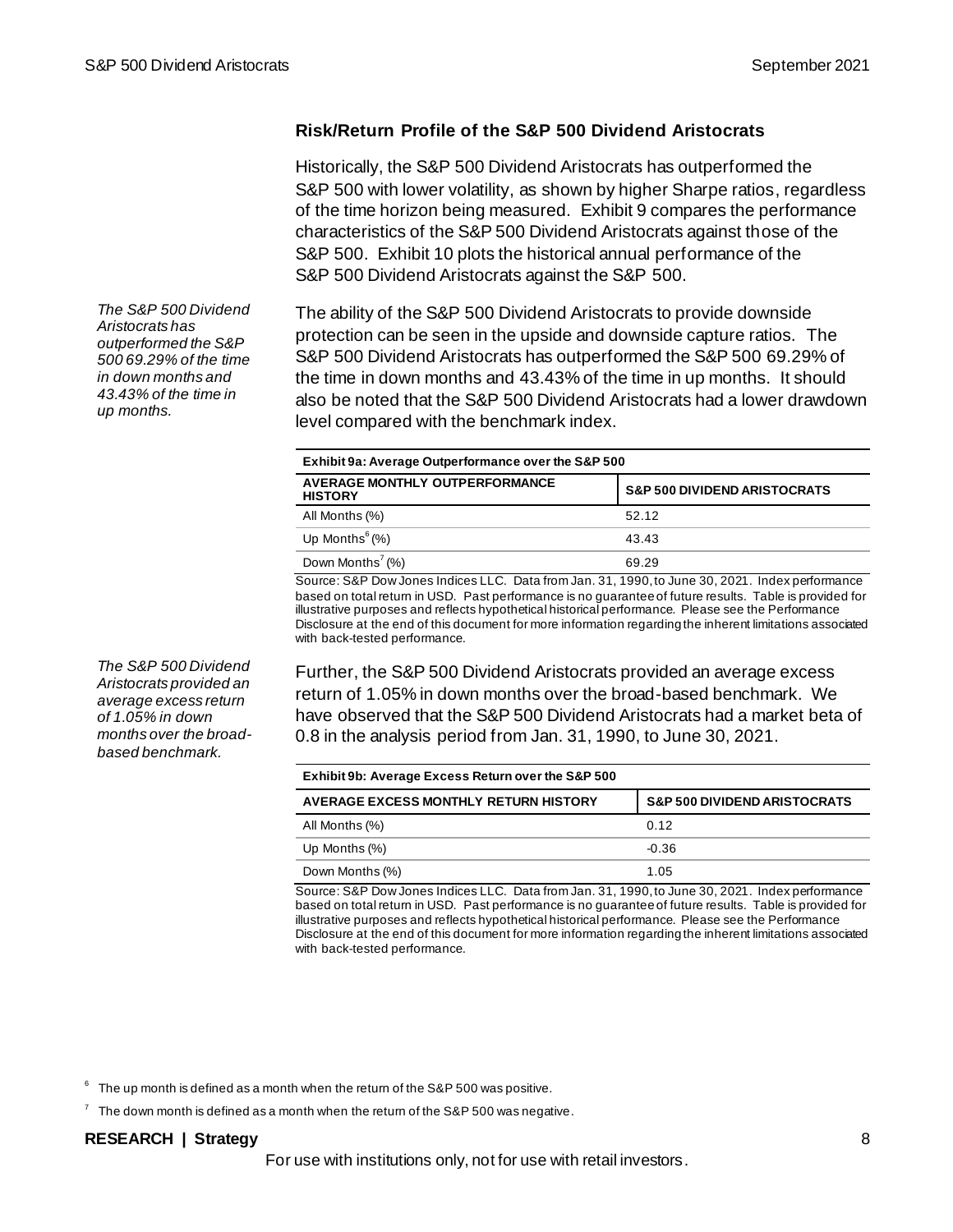*We have observed that the S&P 500 Dividend Aristocrats had a market beta of 0.8 in the analysis period.*

*The S&P 500 Dividend Aristocrats outperformed S&P 500 by an average of 0.74% per year.*

| <b>Exhibit 9c: Risk/Return Characteristics</b> |                                         |                    |
|------------------------------------------------|-----------------------------------------|--------------------|
| <b>ANNUAL RETURN (%)</b>                       | <b>S&amp;P 500 DIVIDEND ARISTOCRATS</b> | <b>S&amp;P 500</b> |
| 1-Year                                         | 38.1                                    | 40.8               |
| 3-Year                                         | 16.3                                    | 18.7               |
| 5-Year                                         | 13.6                                    | 17.6               |
| 10-Year                                        | 14.5                                    | 14.8               |
| 15-Year                                        | 11.7                                    | 10.7               |
| 20-Year                                        | 11.0                                    | 8.6                |
| Since Inception                                | 12.3                                    | 10.6               |
| <b>ANNUAL VOLATILITY (%)</b>                   |                                         |                    |
| 3-Year                                         | 18.0                                    | 18.5               |
| 5-Year                                         | 14.8                                    | 15.0               |
| 10-Year                                        | 12.8                                    | 13.6               |
| 15-Year                                        | 14.3                                    | 15.2               |
| 20-Year                                        | 13.5                                    | 14.8               |
| Since Inception                                | 13.7                                    | 14.6               |
| <b>RISK-ADJUSTED RETURN</b>                    |                                         |                    |
| 3-Year                                         | 0.9                                     | 1.0                |
| 5-Year                                         | 0.9                                     | 1.2                |
| 10-Year                                        | 1.1                                     | 1.1                |
| 15-Year                                        | 0.8                                     | 0.7                |
| 20-Year                                        | 0.8                                     | 0.6                |
| Since Inception                                | 0.9                                     | 0.7                |

Source: S&P Dow Jones Indices LLC. Data from Jan. 31, 1990,to June 30, 2021. Index performance based on total return in USD. Past performance is no guarantee of future results. Table is provided for illustrative purposes and reflects hypothetical historical performance. Please see the Performance Disclosure at the end of this document for more information regarding the inherent limitations associated with back-tested performance.

#### **Exhibit 9d: Risk/Return Characteristics**

| EXIIIDIL 30. NISNINELUI II GIIALGI ISUUS |                                         |                    |  |  |
|------------------------------------------|-----------------------------------------|--------------------|--|--|
| <b>RISK STATISTICS SINCE INCEPTION</b>   | <b>S&amp;P 500 DIVIDEND ARISTOCRATS</b> | <b>S&amp;P 500</b> |  |  |
| Maximum Drawdown (%)                     | $-44.1$                                 | $-50.9$            |  |  |
| Best Monthly Return (%)                  | 14.4                                    | 12.8               |  |  |
| Worst Monthly Return (%)                 | $-13.7$                                 | $-16.8$            |  |  |
| Average Monthly Return (%)               | 1.0                                     | 0.9                |  |  |
| Minimum Rolling 12-Month Return (%)      | $-34.9$                                 | $-43.3$            |  |  |
| Maximum Rolling 12-Month Return (%)      | 62.6                                    | 56.4               |  |  |
| <b>Beta With Benchmark</b>               | 0.8                                     | 1.0                |  |  |
| <b>Correlation With Benchmark</b>        | 0.9                                     | 1.0                |  |  |
| Sharpe Ratio                             | 0.7                                     | 0.5                |  |  |

Source: S&P Dow Jones Indices LLC. Data from Jan. 31, 1990,to June 30, 2021. Index performance based on total return in USD. Past performance is no guarantee of future results. Table is provided for illustrative purposes and reflects hypothetical historical performance. Please see the Performance Disclosure at the end of this document for more information regarding the inherent limitations associated with back-tested performance.

*The S&P 500 Dividend Aristocrats has delivered higher returns than the benchmark, and it has done so with lower volatility.*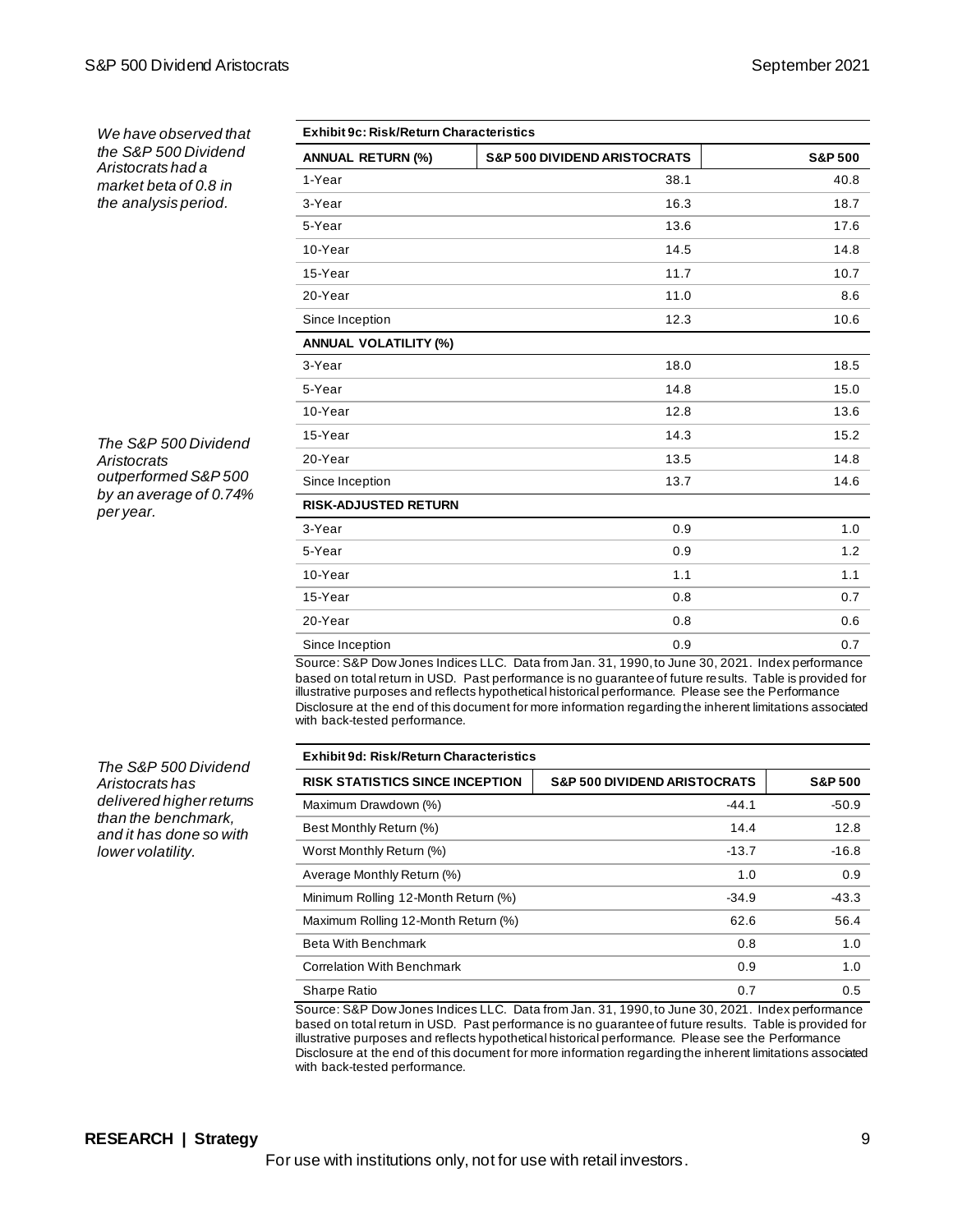

Source: S&P Dow Jones Indices LLC. Data from Jan. 31, 1990,to June 30, 2021. Past performance is no guarantee of future results. Index performance based on total return in USD. Chart is provided for illustrative purposes and reflects hypothetical historical performance. Please see the Performance Disclosure at the end of this document for more information regarding the inherent limitations associated with back-tested performance.  $\overline{20}$ 

### **Performance during COVID-19-Induced Market Plunge**

The S&P 500 dropped 33.8% from its peak on Feb. 19, 2020, to reach the bottom on March 23, 2020, due to the COVID-19 pandemic. The S&P 500 Dividend Aristocrats dropped 35.2% during the same period. The S&P 500 gained 52.2% from March 23, 2020, to Aug. 12, 2020, to surpass the previous high reached on Feb. 19, 2020, while S&P 500 Dividend Aristocrats also gained 52.0% during the same period.



Source: S&P Dow Jones Indices LLC. Data from Jan. 31, 2020,to Aug. 31, 2020. Past performance is no guarantee of future results. Index performance based on total return in USD. Chart is provided for illustrative purposes and reflects hypothetical historical performance. Please see the Performance Disclosure at the end of this document for more

*During the COVID-19 induced market crash in March 2020, the S&P 500 Dividend Aristocrats and its benchmark both dropped about 34%...*

*…and when the market recovered the indices both surpassed the previous high, gaining about 52%.*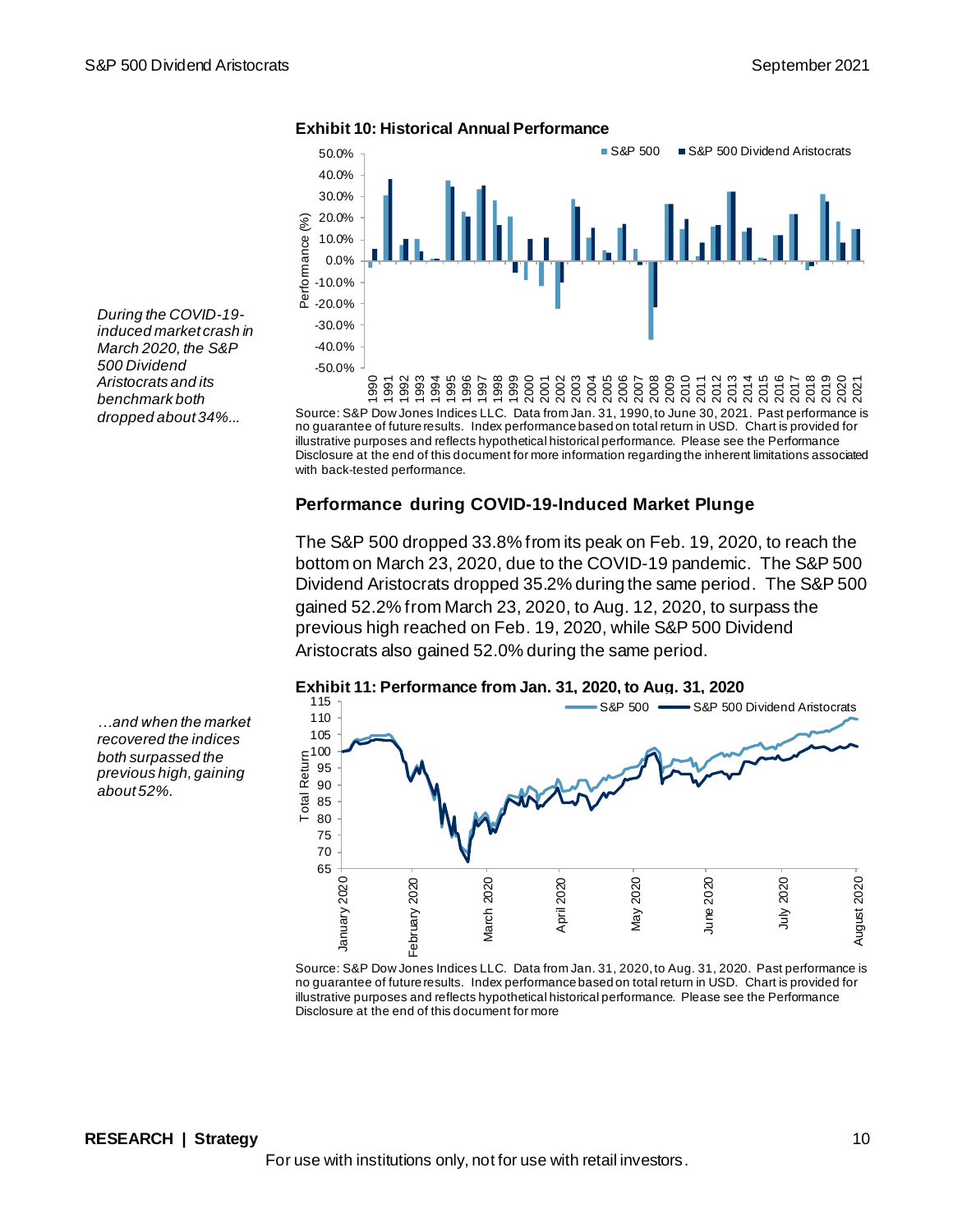#### **Decomposition of Excess Returns**

Performance attribution attempts to explain the sources of a strategy's performance relative to its benchmark over a specified period of time. An attribution analysis typically breaks down the sources of a strategy's returns into three components: the allocation effect, the selection effect, and the interaction effect. 8

In order to understand the return drivers behind the excess returns of the S&P 500 Dividend Aristocrats relative to its benchmark, we performed a holdings-based attribution analysis using the 17.5-year period from January 2004 to June 2021. 9

Our analysis shows that the S&P 500 Dividend Aristocrats outperformed its benchmark, the S&P 500, by an average of 0.74% per year. The majority of the outperformance stems from the security selection plus the interaction effect, at 1.73 %, and the remaining -0.96% comes from the allocation effect. The results confirm that the fundamental characteristics of the constituents have been the major driver behind the outperformance.

| <b>Exhibit 12: Attribution Analysis</b> |                       |                             |           |
|-----------------------------------------|-----------------------|-----------------------------|-----------|
| <b>YEAR</b>                             | <b>ALLOCATION (%)</b> | SELECTION + INTERACTION (%) | TOTAL (%) |
| 2004                                    | 0.02                  | 4.57                        | 4.58      |
| 2005                                    | $-1.74$               | 0.55                        | $-1.19$   |
| 2006                                    | 0.67                  | 0.94                        | 1.61      |
| 2007                                    | $-4.99$               | $-3.07$                     | $-8.06$   |
| 2008                                    | $-0.95$               | 16.63                       | 15.67     |
| 2009                                    | 2.21                  | $-2.22$                     | $-0.02$   |
| 2010                                    | 2.60                  | 1.64                        | 4.24      |
| 2011                                    | 0.99                  | 5.22                        | 6.21      |
| 2012                                    | 1.15                  | $-0.21$                     | 0.94      |
| 2013                                    | 0.65                  | $-0.84$                     | $-0.19$   |
| 2014                                    | $-0.22$               | 2.52                        | 2.30      |
| 2015                                    | 0.12                  | $-0.55$                     | $-0.43$   |
| 2016                                    | $-1.32$               | 1.18                        | $-0.14$   |
| 2017                                    | $-1.99$               | 1.89                        | $-0.10$   |
| 2018                                    | $-3.04$               | 5.05                        | 1.65      |
| 2019                                    | $-3.54$               | 0.03                        | $-3.51$   |
| 2020                                    | $-6.76$               | $-2.96$                     | $-9.72$   |
| 2021                                    | $-1.14$               | 0.69                        | $-0.46$   |
| Average                                 | $-0.96$               | 1.73                        | 0.74      |

Source: S&P Dow Jones Indices LLC, FactSet. Data from Jan. 1, 2004, to June 30, 2021. Index performance based on total return in USD. Past performance is no guarantee of future results. Table is provided for illustrative purposes and reflects hypothetical historical performance. Please see the Performance Disclosure at the end of this document for more information regarding the inherent limitations associated with back -tested performance.

 $^8$  The allocation effect is the portion of a strategy's excess return attributable to the over or underweighting of securities in a particular grouping (country, sector, beta, etc.) relative to the benchmark. The selection effect is the portion of a strategy's excess return attributable to selecting different securities within each group from the benchmark. The interaction effect is the portion of a strategy's excess return attributable to combining the allocation effect with the selection effect.

<sup>9</sup> We used the Portfolio Analysis tool from FactSet for the attribution analysis. The holdings data in FactSet matched with that of the S&P Dow Jones Indices since 2004.

#### **RESEARCH | Strategy** 11

For use with institutions only, not for use with retail investors.

*Our analysis shows that the S&P 500 Dividend Aristocrats outperformed its benchmark, the S&P 500, by an average of 0.74% per year.*

*from the security selection plus the interaction effect, at 1.73 %...*

*The majority of the outperformance stems* 

*…and the remaining - 0.96% comes from the allocation effect.*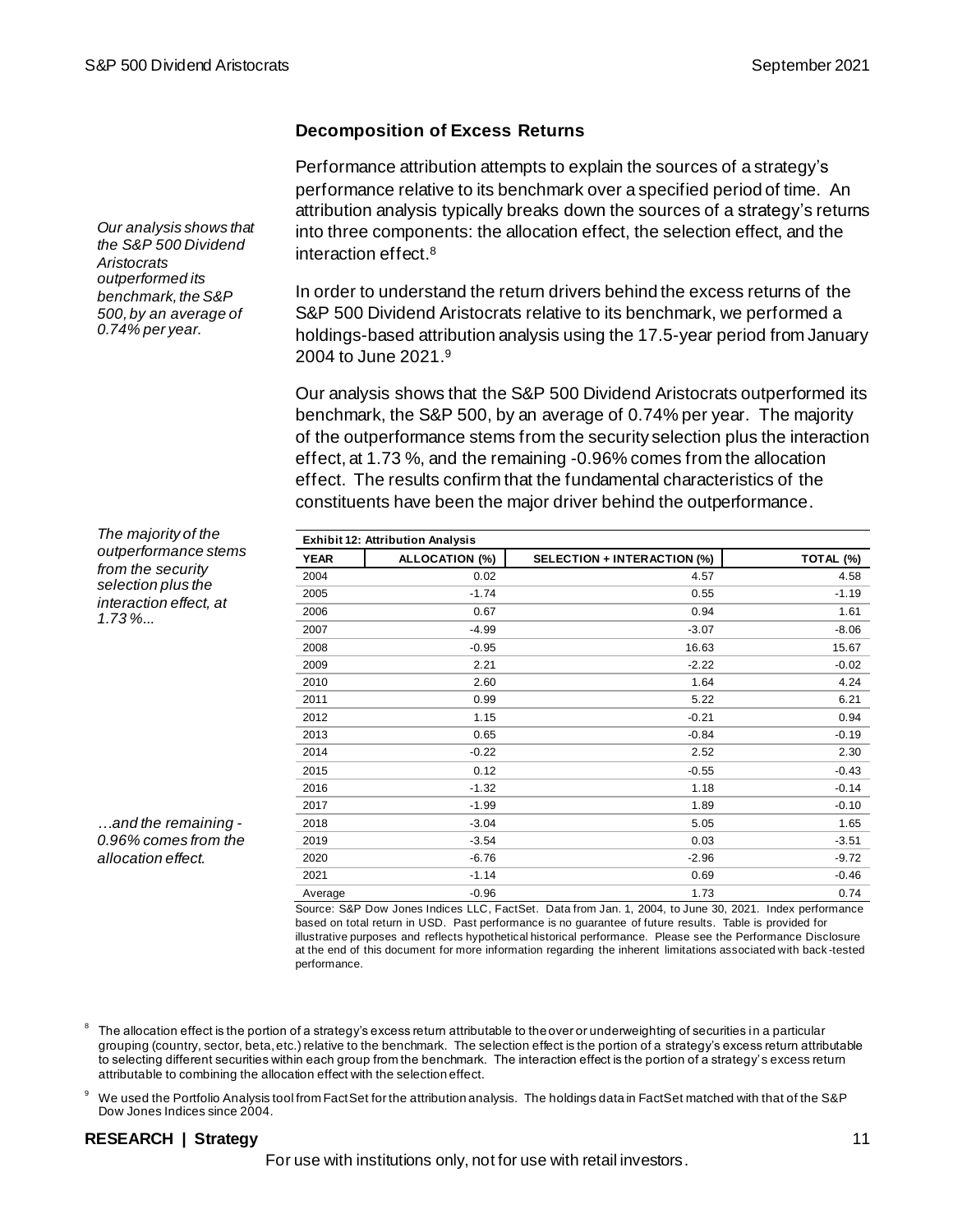*Dividends have been an important contributor to total return, in addition to providing a cushion during down markets.*

# **CONCLUSION**

Dividends have been an important contributor to total return, in addition to providing a cushion during down markets. The S&P 500 Dividend Aristocrats, which is designed to measure the performance of blue-chip, high-quality companies that have increased their dividends for 25 consecutive years, has delivered higher returns than the broad-based, large-cap equity market, and it has done so with lower volatility. The decomposition of the index's excess returns over those of the benchmark also shows that a high percentage of the outperformance comes from security selection, highlighting that the fundamental characteristics of the index are the major return drivers.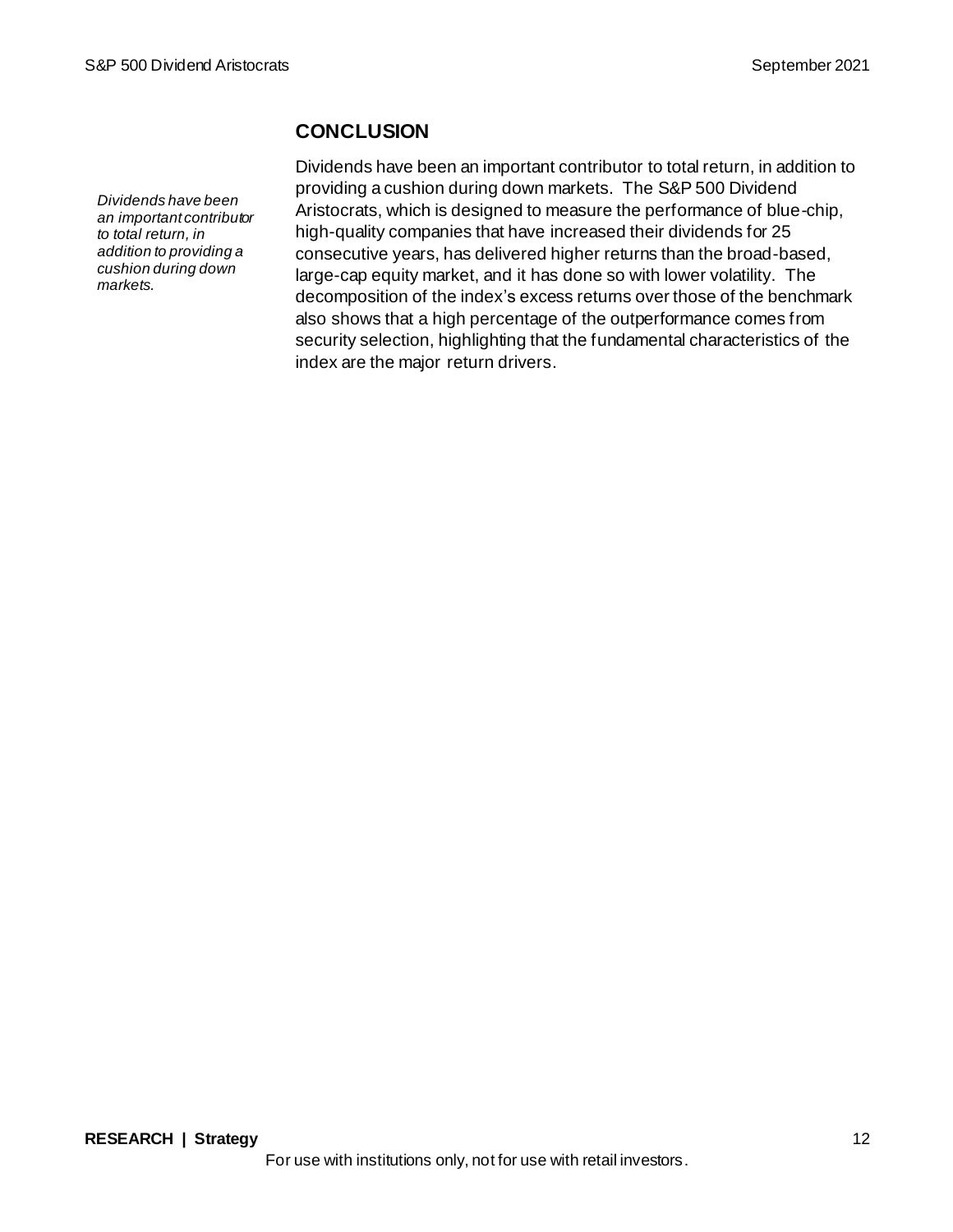# **APPENDIX**

| Exhibit 13: S&P 500 Dividend Aristocrats Constituents in 2021 |               |                                  |                               |
|---------------------------------------------------------------|---------------|----------------------------------|-------------------------------|
| <b>NUMBER</b>                                                 | <b>TICKER</b> | <b>COMPANY</b>                   | <b>SECTOR</b>                 |
| $\mathbf{1}$                                                  | <b>MMM</b>    | 3M Co                            | Industrials                   |
| 2                                                             | <b>AOS</b>    | A.O. Smith Corp                  | Industrials                   |
| 3                                                             | <b>AFL</b>    | <b>AFLAC</b> Inc                 | Financials                    |
| 4                                                             | T.            | AT&T Inc                         | Communications                |
| 5                                                             | <b>ABBV</b>   | AbbVie Inc.                      | <b>Health Care</b>            |
| 6                                                             | <b>ABT</b>    | <b>Abbott Laboratories</b>       | <b>Health Care</b>            |
| 7                                                             | <b>APD</b>    | Air Products & Chemicals Inc.    | <b>Materials</b>              |
| 8                                                             | ALB           | Albemarle Corp                   | <b>Materials</b>              |
| 9                                                             | <b>AMCR</b>   | Amcor plc                        | <b>Materials</b>              |
| 10                                                            | ADM           | Archer-Daniels-Midland Co        | <b>Consumer Staples</b>       |
| 11                                                            | <b>ATO</b>    | Atmos Energy Corp                | <b>Utilities</b>              |
| 12                                                            | ADP           | <b>Automatic Data Processing</b> | Information Technology        |
| 13                                                            | <b>BDX</b>    | Becton Dickinson & Co            | <b>Health Care</b>            |
| 14                                                            | BF.B          | Brown-Forman Corp B              | <b>Consumer Staples</b>       |
| 15                                                            | CAH           | Cardinal Health Inc              | <b>Health Care</b>            |
| 16                                                            | CAT           | Caterpillar Inc                  | Industrials                   |
| 17                                                            | <b>CVX</b>    | Chevron Corp                     | Energy                        |
| 18                                                            | CB            | Chubb Limited                    | <b>Financials</b>             |
| 19                                                            | <b>CINF</b>   | Cincinnati Financial Corp        | Financials                    |
| 20                                                            | <b>CTAS</b>   | Cintas Corp                      | Industrials                   |
| 21                                                            | <b>CLX</b>    | Clorox Co                        | <b>Consumer Staples</b>       |
| 22                                                            | KO            | Coca-Cola Co                     | <b>Consumer Staples</b>       |
| 23                                                            | <b>CL</b>     | Colgate-Palmolive Co             | <b>Consumer Staples</b>       |
| 24                                                            | ED            | <b>Consolidated Edison Inc.</b>  | <b>Utilities</b>              |
| 25                                                            | <b>DOV</b>    | Dover Corp                       | Industrials                   |
| 26                                                            | <b>ECL</b>    | Ecolab Inc.                      | <b>Materials</b>              |
| 27                                                            | <b>EMR</b>    | Emerson Electric Co              | Industrials                   |
| 28                                                            | <b>ESS</b>    | <b>Essex Property Trust</b>      | <b>Real Estate</b>            |
| 29                                                            | EXPD          | Expeditors Intl of WA Inc        | Industrials                   |
| 30                                                            | <b>XOM</b>    | Exxon Mobil Corp                 | Energy                        |
| 31                                                            | <b>FRT</b>    | Federal Realty Invt Trust        | <b>Real Estate</b>            |
| 32                                                            | <b>BEN</b>    | Franklin Resources Inc           | Financials                    |
| 33                                                            | GD            | General Dynamics                 | Industrials                   |
| 34                                                            | GPC           | Genuine Parts Co                 | <b>Consumer Discretionary</b> |
| 35                                                            | <b>HRL</b>    | Hormel Foods Corp                | Consumer Staples              |
| 36                                                            | <b>ITW</b>    | Illinois Tool Works Inc          | Industrials                   |
| 37                                                            | <b>IBM</b>    | Intl Business Machines Corp      | Information Technology        |

Source: S&P Dow Jones Indices LLC. Data as of June 30, 2021. Table is provided for illustrative purposes.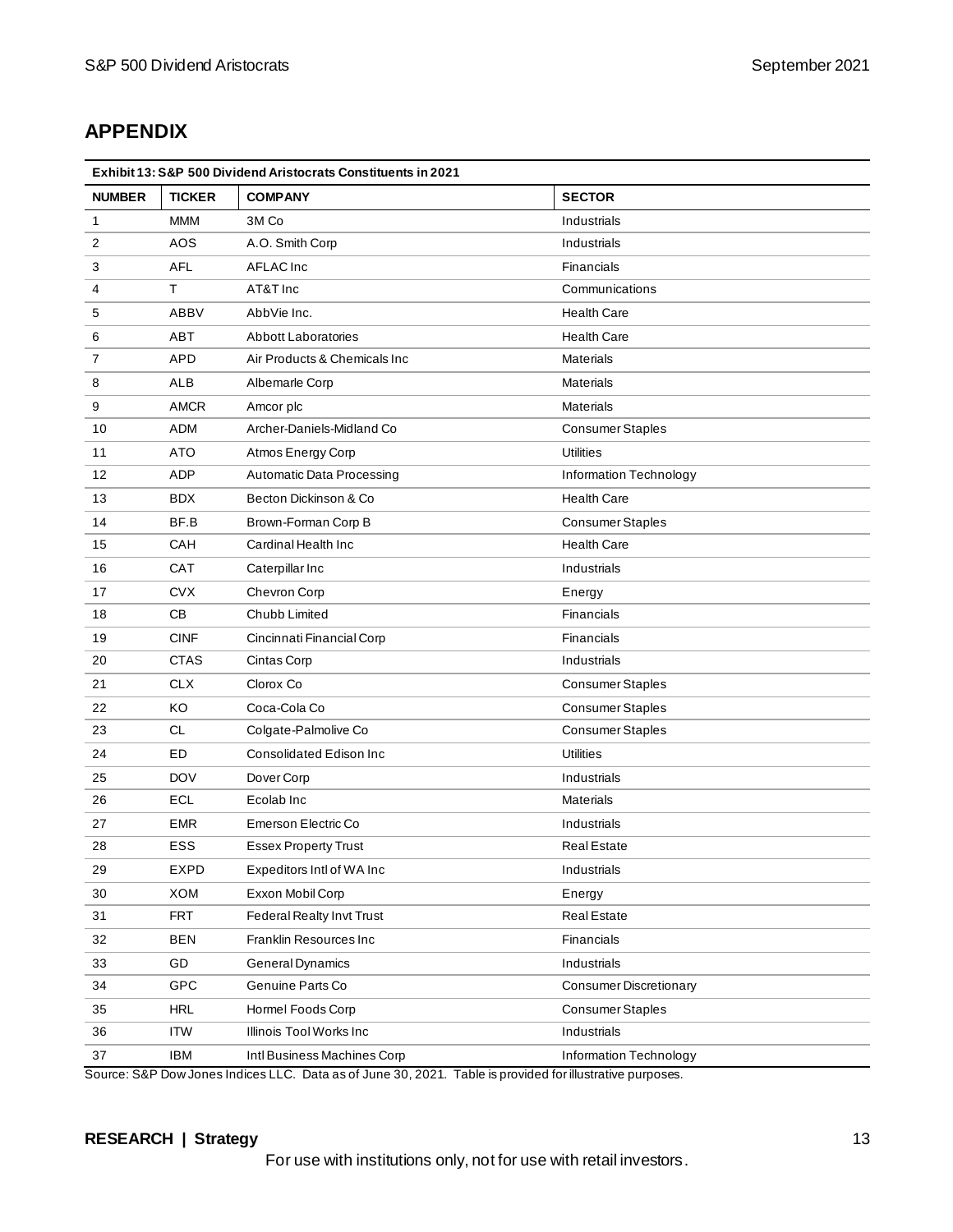| Exhibit 13: S&P 500 Dividend Aristocrats Constituents in 2021 (cont.) |               |                                                                                                                                         |                               |
|-----------------------------------------------------------------------|---------------|-----------------------------------------------------------------------------------------------------------------------------------------|-------------------------------|
| <b>NUMBER</b>                                                         | <b>TICKER</b> | <b>COMPANY</b>                                                                                                                          | <b>SECTOR</b>                 |
| 38                                                                    | <b>JNJ</b>    | Johnson & Johnson                                                                                                                       | <b>Health Care</b>            |
| 39                                                                    | <b>KMB</b>    | Kimberly-Clark                                                                                                                          | <b>Consumer Staples</b>       |
| 40                                                                    | <b>LEG</b>    | Leggett & Platt                                                                                                                         | Consumer Discretionary        |
| 41                                                                    | LIN           | Linde plc                                                                                                                               | <b>Materials</b>              |
| 42                                                                    | LOW           | Lowe's Cos Inc                                                                                                                          | <b>Consumer Discretionary</b> |
| 43                                                                    | MKC           | McCormick & Co                                                                                                                          | <b>Consumer Staples</b>       |
| 44                                                                    | <b>MCD</b>    | McDonald's Corp                                                                                                                         | <b>Consumer Discretionary</b> |
| 45                                                                    | <b>MDT</b>    | Medtronic plc                                                                                                                           | <b>Health Care</b>            |
| 46                                                                    | <b>NEE</b>    | NextEra Energy Inc                                                                                                                      | <b>Utilities</b>              |
| 47                                                                    | <b>NUE</b>    | Nucor Corp                                                                                                                              | <b>Materials</b>              |
| 48                                                                    | <b>PPG</b>    | <b>PPG</b> Industries Inc.                                                                                                              | <b>Materials</b>              |
| 49                                                                    | <b>PNR</b>    | Pentair PLC                                                                                                                             | Industrials                   |
| 50                                                                    | PBCT          | People's United Financial Inc                                                                                                           | Financials                    |
| 51                                                                    | <b>PEP</b>    | PepsiCo Inc                                                                                                                             | <b>Consumer Staples</b>       |
| 52                                                                    | PG            | Procter & Gamble                                                                                                                        | <b>Consumer Staples</b>       |
| 53                                                                    | O             | Realty Income Corp                                                                                                                      | <b>Real Estate</b>            |
| 54                                                                    | <b>ROP</b>    | Roper Technologies, Inc.                                                                                                                | Industrials                   |
| 55                                                                    | <b>SPGI</b>   | S&P Global Inc                                                                                                                          | Financials                    |
| 56                                                                    | <b>SHW</b>    | Sherwin-Williams Co                                                                                                                     | <b>Materials</b>              |
| 57                                                                    | SWK           | Stanley Black & Decker                                                                                                                  | Industrials                   |
| 58                                                                    | SYY           | Sysco Corp                                                                                                                              | <b>Consumer Staples</b>       |
| 59                                                                    | <b>TROW</b>   | T Rowe Price Group Inc                                                                                                                  | <b>Financials</b>             |
| 60                                                                    | <b>TGT</b>    | <b>Target Corp</b>                                                                                                                      | Consumer Discretionary        |
| 61                                                                    | <b>VFC</b>    | VF Corp                                                                                                                                 | <b>Consumer Discretionary</b> |
| 62                                                                    | GWW           | W.W. Grainger Inc                                                                                                                       | Industrials                   |
| 63                                                                    | <b>WBA</b>    | Walgreens Boots Alliance Inc                                                                                                            | <b>Consumer Staples</b>       |
| 64                                                                    | <b>WMT</b>    | Walmart Inc.                                                                                                                            | <b>Consumer Staples</b>       |
| 65                                                                    | <b>WST</b>    | West Pharmaceutical Services Inc<br>Course: CRD Deur Janes Indiasa LLC Data as of June 20, 2024<br>Toble in provided for illustrative p | <b>Health Care</b>            |

Source: S&P Dow Jones Indices LLC. Data as of June 30, 2021. Table is provided for illustrative purposes.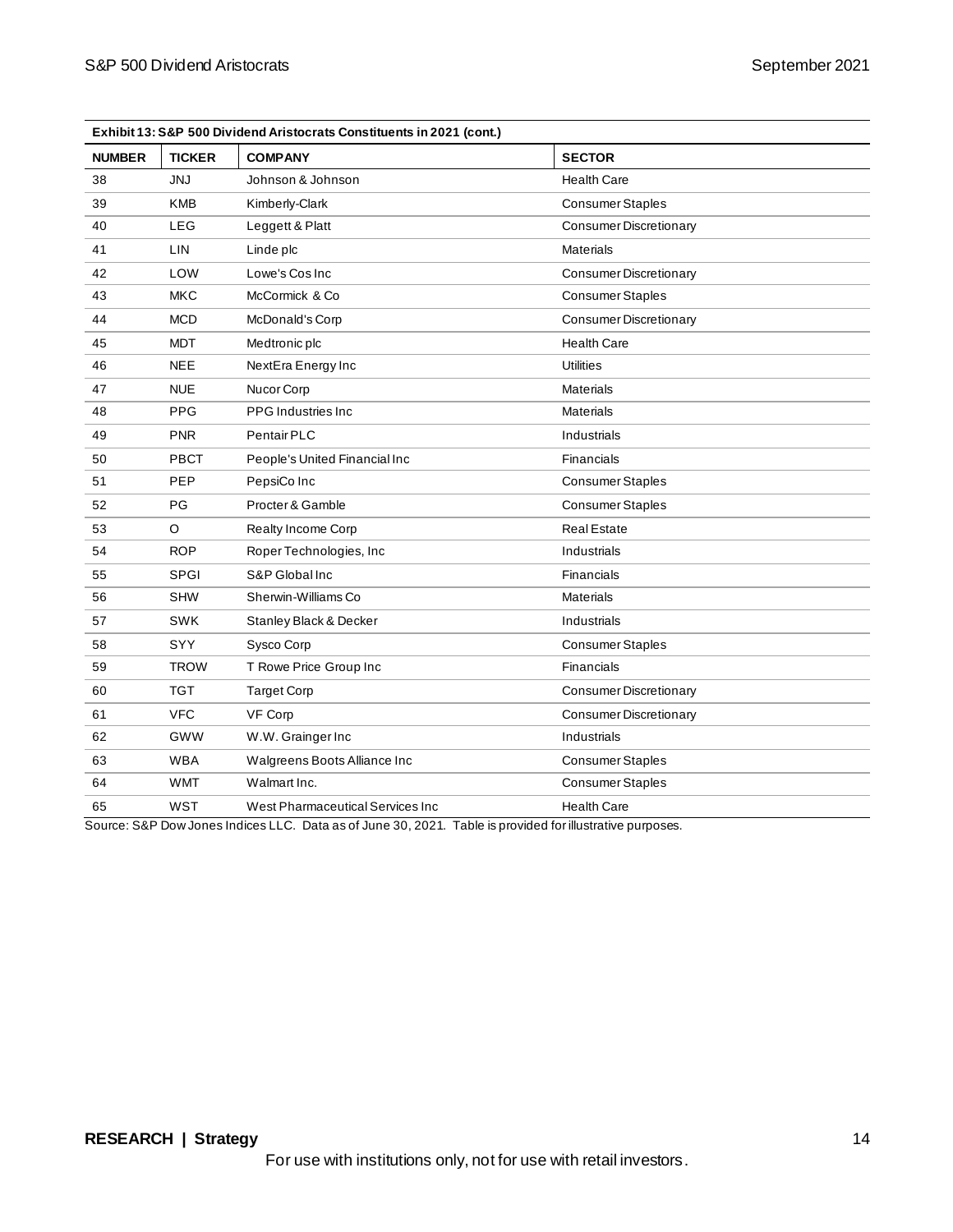# PERFORMANCE DISCLOSURE/BACK-TESTED DATA

The S&P 500 Dividend Aristocrats was launched on May 2, 2005. All information presented prior to an index's Launch Date is hypothetical (back-tested), not actual performance. The back-test calculations are based on the same methodology that was in effect on the index Launch Date. However, when creating back-tested history for periods of market anomalies or other periods that do not reflect the general current market environment, index methodology rules may be relaxed to capture a large enough universe of securities to simulate the t arget market the index is designed to measure or strategy the index is designed to capture. For example, market capitalization and liquidity thresholds may be reduced. Complete index methodology details are available a[t http://www.spglobal.com/spdji/](http://www.spglobal.com/spdji/en/?utm_source=pdf_research). Past performance of the Index is not an indication of future results. Back-tested performance reflects application of an index methodology and selection of index constituents with the benefit of hindsight and knowledge of factors that may have positively affected its performance, cannot account for all financial risk that may affect results and may be considered to reflect survivor/look ahead bias. Actual returns may differ significantly from, and be lower than, backtested returns. Past performance is not an indication or guarantee of future results. Please refer to the methodology for the Index for more details about the index, including the manner in which it is rebalanced, the timing of such rebalancing, criteria for add itions and deletions, as well as all index calculations. Back-tested performance is for use with institutions only; not for use with retail investors.

S&P Dow Jones Indices defines various dates to assist our clients in providing transparency. The First Value Date is the first day for which there is a calculated value (either live or back-tested) for a given index. The Base Date is the date at which the index is set to a fixed value for calculation purposes. The Launch Date designates the date when the values of an index are first considered live: index values provided for any date or time period prior to the index's Launch Date are considered back-tested. S&P Dow Jones Indices defines the Launch Date as the date by which the values of an index are known to have been released to the public, for example via the company's public website or its data feed to external parties. For Dow Jones-branded indices introduced prior to May 31, 2013, the Launch Date (which prior to May 31, 2013, was termed "Date of introduction") is set at a date upon which no further changes were permitted to be made to the index methodology, but that may have been prior to the Index's public release date.

Typically, when S&P DJI creates back-tested index data, S&P DJI uses actual historical constituent-level data (e.g., historical price, market capitalization, and corporate action data) in its calculations. As ESG investing is still in early stages of development, certain datapoints used to calculate S&P DJI's ESG indices may not be available for the entire desired period of back-tested history. The same data availability issue could be true for other indices as well. In cases when actual data is not available for all relevant historical periods, S&P DJI may employ a process of using "Backward Data Assumption" (or pulling back) of ESG data for the calculation of back-tested historical performance. "Backward Data Assumption" is a process that applies the earliest actual live data point available for an index constituent company to all prior historical instances in the index performance. For example, Backward Data Assumption inherently assumes that companies currently not involved in a specific business activity (also known as "product involvement") were never involved historically and similarly also assumes that companies currently involved in a specific business activity were involved historically too. The Backward Data Assumption allows the hypothetical back-test to be extended over more historical years than would be feasible using only actual data. For more information on "Backward Data Assumption" please refer to the  $FAQ$ . The methodology and factsheets of any index that employs backward assumption in the back-tested history will explicitly state so. The methodology will include an Appendix with a table setting forth the specific dat a points and relevant time period for which backward projected data was used.

Index returns shown do not represent the results of actual trading of investable assets/securities. S&P Dow Jones Indices maintains the index and calculates the index levels and performance shown or discussed but does not manage actual assets. Index returns do not reflect payment of any sales charges or fees an investor may pay to purchase the securities underlying the Index or investment funds that are intended to track the performance of the Index. The imposition of these fees and charges would cause actual and back-tested performance of the securities/fund to be lower than the Index performance shown. As a simple example, if an index returned 10% on a US \$100,000 investment for a 12-month period (or US \$10,000) and an actual asset-based fee of 1.5% was imposed at the end of the period on the investment plus accrued interest (or US \$1,650), the net return would be 8.35% (or US \$8,350) for the year. Over a three -year period, an annual 1.5% fee taken at year end with an assumed 10% return per year would result in a cumulative gross return of 33.10%, a total fee of US \$5,375, and a cumulative net return of 27.2% (or US \$27,200).